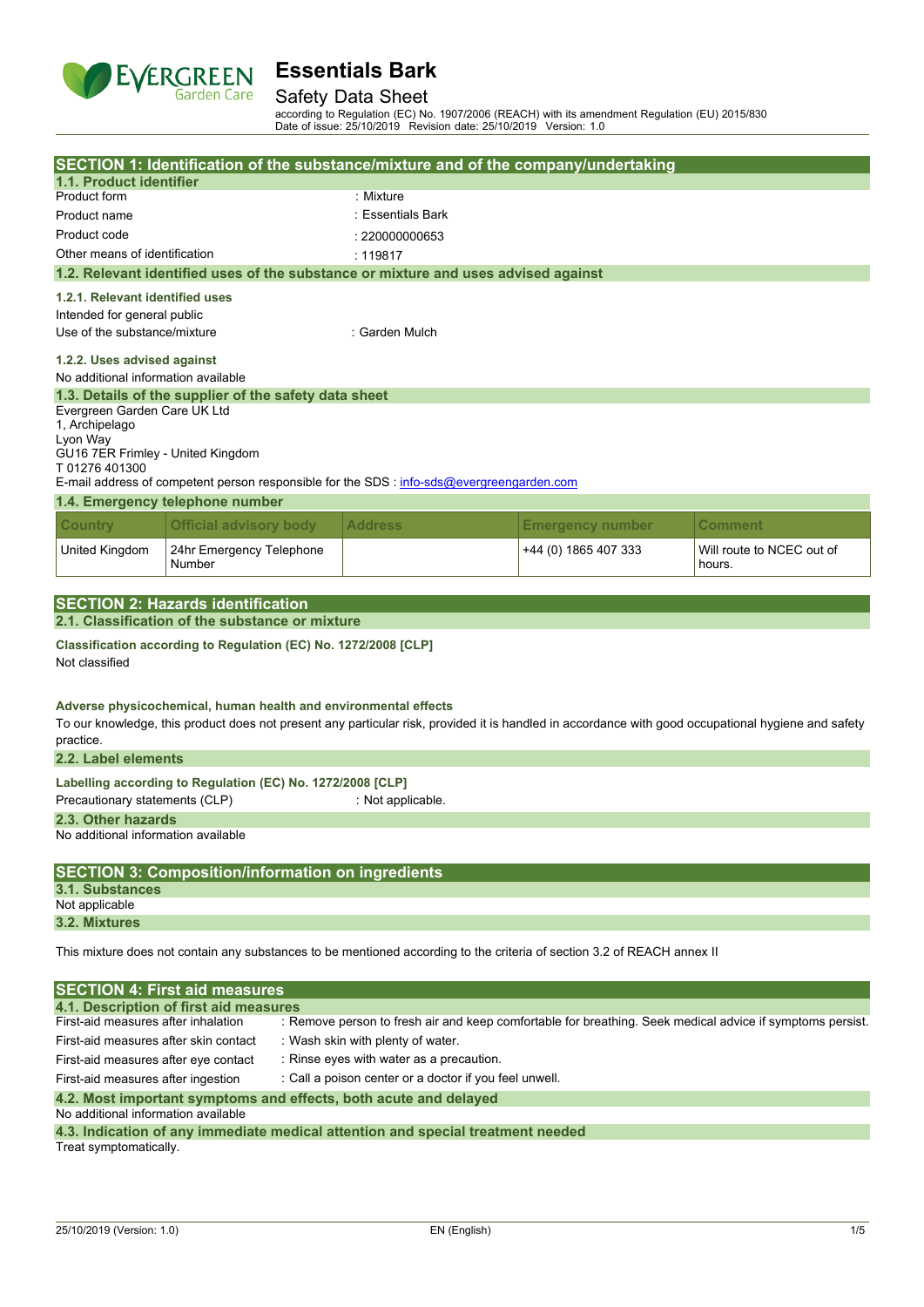### Safety Data Sheet

according to Regulation (EC) No. 1907/2006 (REACH) with its amendment Regulation (EU) 2015/830

| according to regulation (EO) NO. T307/2000 (NEAOH) With its americanent regulation (EO) 2013/030               |                                                                                                                                             |
|----------------------------------------------------------------------------------------------------------------|---------------------------------------------------------------------------------------------------------------------------------------------|
| <b>SECTION 5: Firefighting measures</b>                                                                        |                                                                                                                                             |
| 5.1. Extinguishing media                                                                                       |                                                                                                                                             |
| Suitable extinguishing media                                                                                   | : Water spray. Dry powder. Foam.                                                                                                            |
| 5.2. Special hazards arising from the substance or mixture<br>Hazardous decomposition products in case of fire | : Toxic fumes may be released.                                                                                                              |
| 5.3. Advice for firefighters                                                                                   |                                                                                                                                             |
| Protection during firefighting                                                                                 | : Do not attempt to take action without suitable protective equipment. Self-contained<br>breathing apparatus. Complete protective clothing. |
| <b>SECTION 6: Accidental release measures</b>                                                                  |                                                                                                                                             |
| 6.1. Personal precautions, protective equipment and emergency procedures                                       |                                                                                                                                             |
| 6.1.1. For non-emergency personnel                                                                             |                                                                                                                                             |
| <b>Emergency procedures</b>                                                                                    | : Ventilate spillage area.                                                                                                                  |
| 6.1.2. For emergency responders                                                                                |                                                                                                                                             |
| Protective equipment                                                                                           | : Do not attempt to take action without suitable protective equipment. For further information                                              |
|                                                                                                                | refer to section 8: "Exposure controls/personal protection".                                                                                |
| <b>6.2. Environmental precautions</b>                                                                          |                                                                                                                                             |
| Avoid release to the environment.                                                                              |                                                                                                                                             |
| 6.3. Methods and material for containment and cleaning up<br>Methods for cleaning up                           | : Sweep up or mechanically recover the product. Avoid dust formation.                                                                       |
| Other information                                                                                              | : Store in labeled containers for disposal. Dispose of materials or solid residues at an authorized site.                                   |
| 6.4. Reference to other sections                                                                               |                                                                                                                                             |
| For further information refer to section 13.                                                                   |                                                                                                                                             |
|                                                                                                                |                                                                                                                                             |
| <b>SECTION 7: Handling and storage</b>                                                                         |                                                                                                                                             |
| 7.1. Precautions for safe handling                                                                             |                                                                                                                                             |
| Precautions for safe handling                                                                                  | : Ensure good ventilation of the work station. Wear personal protective equipment.                                                          |
| Hygiene measures                                                                                               | : Do not eat, drink or smoke when using this product. Always wash hands after handling the<br>product.                                      |
| 7.2. Conditions for safe storage, including any incompatibilities                                              |                                                                                                                                             |
| Storage conditions                                                                                             | : Store in a dry, well-ventilated place. Keep cool.                                                                                         |
| 7.3. Specific end use(s)<br>No additional information available                                                |                                                                                                                                             |
|                                                                                                                |                                                                                                                                             |
| <b>SECTION 8: Exposure controls/personal protection</b>                                                        |                                                                                                                                             |
| 8.1. Control parameters                                                                                        |                                                                                                                                             |
| No additional information available                                                                            |                                                                                                                                             |
| 8.2. Exposure controls                                                                                         |                                                                                                                                             |
| Appropriate engineering controls:                                                                              |                                                                                                                                             |
| Ensure good ventilation of the work station.                                                                   |                                                                                                                                             |
| Hand protection:                                                                                               |                                                                                                                                             |
| Protective gloves                                                                                              |                                                                                                                                             |
| Eye protection:                                                                                                |                                                                                                                                             |
| Safety glasses                                                                                                 |                                                                                                                                             |
| Skin and body protection:                                                                                      |                                                                                                                                             |
| Wear suitable protective clothing                                                                              |                                                                                                                                             |
| <b>Respiratory protection:</b>                                                                                 |                                                                                                                                             |
| In case of insufficient ventilation, wear suitable respiratory equipment                                       |                                                                                                                                             |
| <b>Environmental exposure controls:</b><br>Avoid release to the environment.                                   |                                                                                                                                             |
|                                                                                                                |                                                                                                                                             |
|                                                                                                                |                                                                                                                                             |

| <b>SECTION 9: Physical and chemical properties</b>         |                      |  |  |  |  |
|------------------------------------------------------------|----------------------|--|--|--|--|
| 9.1. Information on basic physical and chemical properties |                      |  |  |  |  |
| Physical state                                             | : Fibrous solid.     |  |  |  |  |
| Colour                                                     | : Dark brown         |  |  |  |  |
| Odour                                                      | : Mild. woody odour. |  |  |  |  |
|                                                            |                      |  |  |  |  |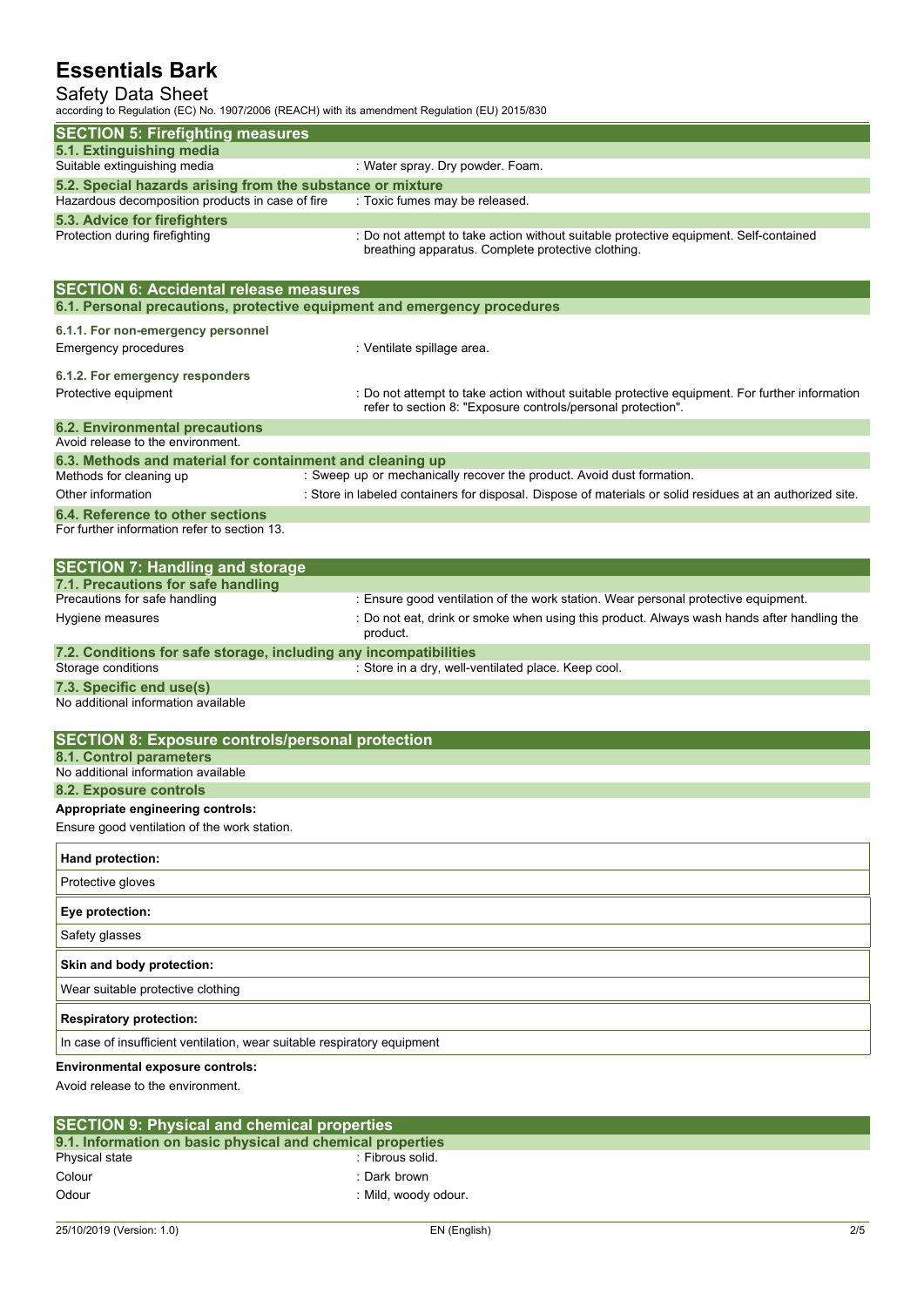## Safety Data Sheet

according to Regulation (EC) No. 1907/2006 (REACH) with its amendment Regulation (EU) 2015/830

| Odour threshold                            | : Not applicable       |
|--------------------------------------------|------------------------|
| рH                                         | : 5                    |
| Relative evaporation rate (butylacetate=1) | : Not applicable       |
| Melting point                              | : Not applicable       |
| Freezing point                             | : Not applicable       |
| Boiling point                              | : Not applicable       |
| Flash point                                | : No data available    |
| Auto-ignition temperature                  | : No data available    |
| Decomposition temperature                  | : No data available    |
| Flammability (solid, gas)                  | : No data available    |
| Vapour pressure                            | : Not applicable       |
| Relative vapour density at 20 °C           | : Not applicable       |
| Relative density                           | : 275kg/m <sup>3</sup> |
| Solubility                                 | : Not applicable       |
| Log Pow                                    | : No data available    |
| Viscosity, kinematic                       | : Not applicable       |
| Viscosity, dynamic                         | : Not applicable       |
| <b>Explosive properties</b>                | : No data available    |
| Oxidising properties                       | : No data available    |
| <b>Explosion limits</b>                    | : Not applicable       |
| 9.2. Other information                     |                        |

No additional information available

|  |  | <b>10.1. Reactivity</b> |  |  |  |  |  |
|--|--|-------------------------|--|--|--|--|--|
|  |  |                         |  |  |  |  |  |

| <b>IV.I. REACHVILY</b>                                                             |
|------------------------------------------------------------------------------------|
| The product is non-reactive under normal conditions of use, storage and transport. |
| 10.2. Chemical stability                                                           |
| Stable under normal conditions.                                                    |
| 10.3. Possibility of hazardous reactions                                           |
| No dangerous reactions known under normal conditions of use.                       |
| 10.4. Conditions to avoid                                                          |
| None under recommended storage and handling conditions (see section 7).            |
| 10.5. Incompatible materials                                                       |
| No additional information available                                                |
| 10.6. Hazardous decomposition products                                             |

Under normal conditions of storage and use, hazardous decomposition products should not be produced.

| <b>SECTION 11: Toxicological information</b><br>11.1. Information on toxicological effects |                  |  |
|--------------------------------------------------------------------------------------------|------------------|--|
| Acute toxicity (oral)                                                                      | : Not classified |  |
| Acute toxicity (dermal)                                                                    | : Not classified |  |
| Acute toxicity (inhalation)                                                                | : Not classified |  |
| Skin corrosion/irritation                                                                  | : Not classified |  |
| Serious eye damage/irritation                                                              | : Not classified |  |
| Respiratory or skin sensitisation                                                          | : Not classified |  |
| Germ cell mutagenicity                                                                     | : Not classified |  |
| Carcinogenicity                                                                            | : Not classified |  |
| Reproductive toxicity                                                                      | : Not classified |  |
| STOT-single exposure                                                                       | : Not classified |  |
| STOT-repeated exposure                                                                     | : Not classified |  |
| Aspiration hazard                                                                          | : Not classified |  |

| <b>SECTION 12. ECOLOGICAL INTOITMATION</b> |                                                                                                                            |
|--------------------------------------------|----------------------------------------------------------------------------------------------------------------------------|
| <b>12.1. Toxicity</b>                      |                                                                                                                            |
| Ecology - general                          | : The product is not considered harmful to aquatic organisms nor to cause long-term<br>adverse effects in the environment. |
| Acute aguatic toxicity                     | : Not classified                                                                                                           |
| Chronic aquatic toxicity                   | : Not classified                                                                                                           |
|                                            |                                                                                                                            |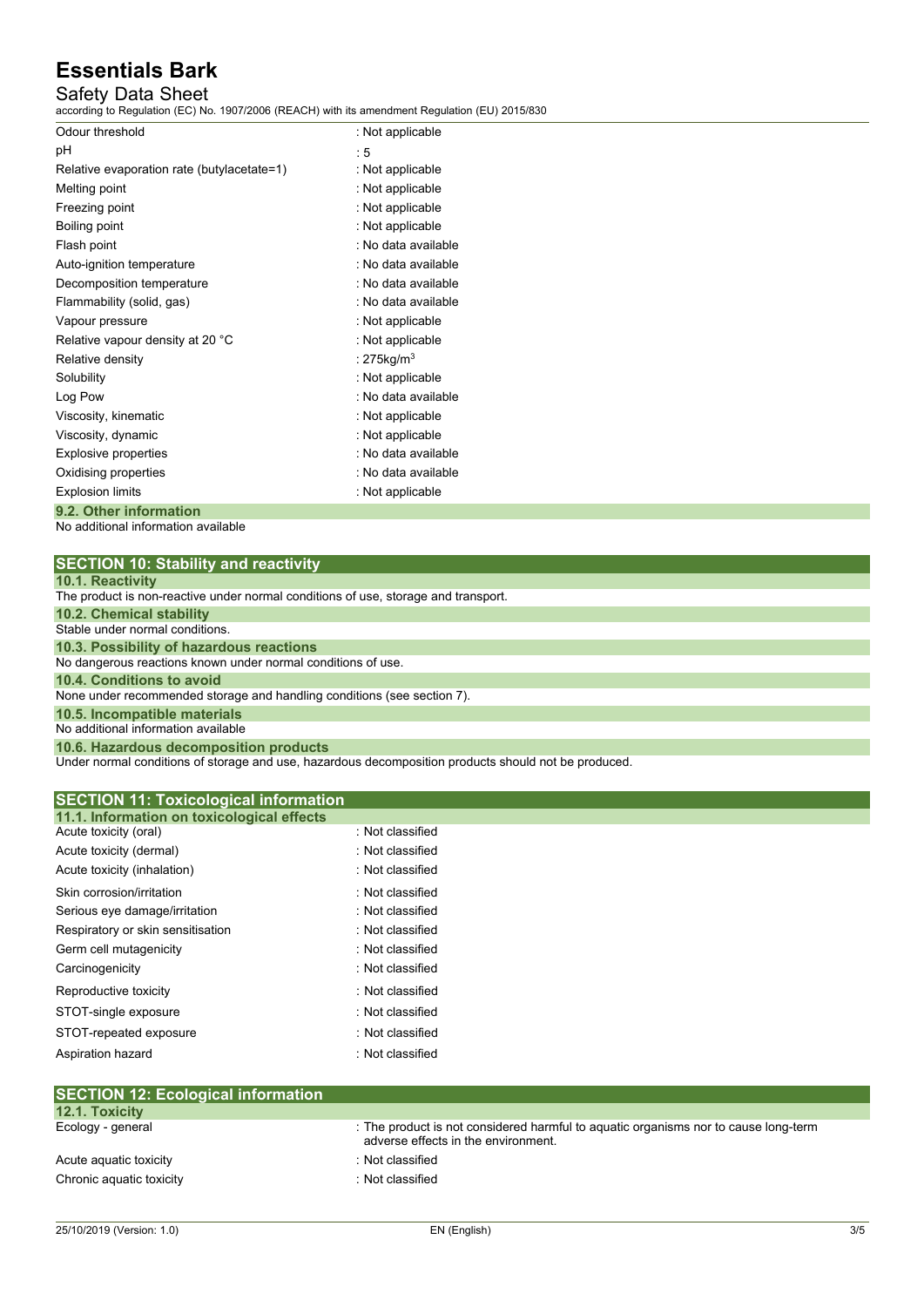### Safety Data Sheet

according to Regulation (EC) No. 1907/2006 (REACH) with its amendment Regulation (EU) 2015/830

| 12.2. Persistence and degradability      |
|------------------------------------------|
| No additional information available      |
| 12.3. Bioaccumulative potential          |
| No additional information available      |
| 12.4. Mobility in soil                   |
| No additional information available      |
| 12.5. Results of PBT and vPvB assessment |
| No additional information available      |
| 12.6. Other adverse effects              |
| No additional information available      |
|                                          |

#### **SECTION 13: Disposal considerations**

**13.1. Waste treatment methods**

: Do not contaminate water with the product or its container.

Dispose of contents/container in accordance with licensed collector's sorting instructions. Packaging may be recycled, if local facilities permit.

| <b>SECTION 14: Transport information</b>                                               |                               |                |                |                |  |  |  |  |  |
|----------------------------------------------------------------------------------------|-------------------------------|----------------|----------------|----------------|--|--|--|--|--|
| In accordance with ADR / RID / IMDG / IATA / ADN                                       |                               |                |                |                |  |  |  |  |  |
| <b>ADR</b>                                                                             | <b>IMDG</b>                   | <b>IATA</b>    | <b>ADN</b>     | <b>RID</b>     |  |  |  |  |  |
| 14.1. UN number                                                                        |                               |                |                |                |  |  |  |  |  |
| Not applicable                                                                         | Not applicable                | Not applicable | Not applicable | Not applicable |  |  |  |  |  |
|                                                                                        | 14.2. UN proper shipping name |                |                |                |  |  |  |  |  |
| Not applicable                                                                         | Not applicable                | Not applicable | Not applicable | Not applicable |  |  |  |  |  |
| 14.3. Transport hazard class(es)                                                       |                               |                |                |                |  |  |  |  |  |
| Not applicable                                                                         | Not applicable                | Not applicable | Not applicable | Not applicable |  |  |  |  |  |
| 14.4. Packing group                                                                    |                               |                |                |                |  |  |  |  |  |
| Not applicable                                                                         | Not applicable                | Not applicable | Not applicable | Not applicable |  |  |  |  |  |
| 14.5. Environmental hazards                                                            |                               |                |                |                |  |  |  |  |  |
| Not applicable<br>Not applicable<br>Not applicable<br>Not applicable<br>Not applicable |                               |                |                |                |  |  |  |  |  |

No supplementary information available

#### **14.6. Special precautions for user**

**Overland transport:** Not applicable **Transport by sea:** Not applicable **Air transport:** Not applicable **Inland waterway transport:** Not applicable **Rail.transport:** Not applicable

#### **14.7. Transport in bulk according to Annex II of Marpol and the IBC Code** Not applicable

### **SECTION 15: Regulatory information**

**15.1. Safety, health and environmental regulations/legislation specific for the substance or mixture**

#### **15.1.1. EU-Regulations**

Contains no REACH substances with Annex XVII restrictions

Contains no substance on the REACH candidate list

Contains no REACH Annex XIV substances

Contains no substance subject to REGULATION (EU) No 649/2012 OF THE EUROPEAN PARLIAMENT AND OF THE COUNCIL of 4 July 2012 concerning the export and import of hazardous chemicals.

Substance(s) are not subject to Regulation (EC) No 850/2004 of the European Parliament and of the Council of 29 April 2004 on persistent organic pollutants and amending Directive 79/117/EEC.